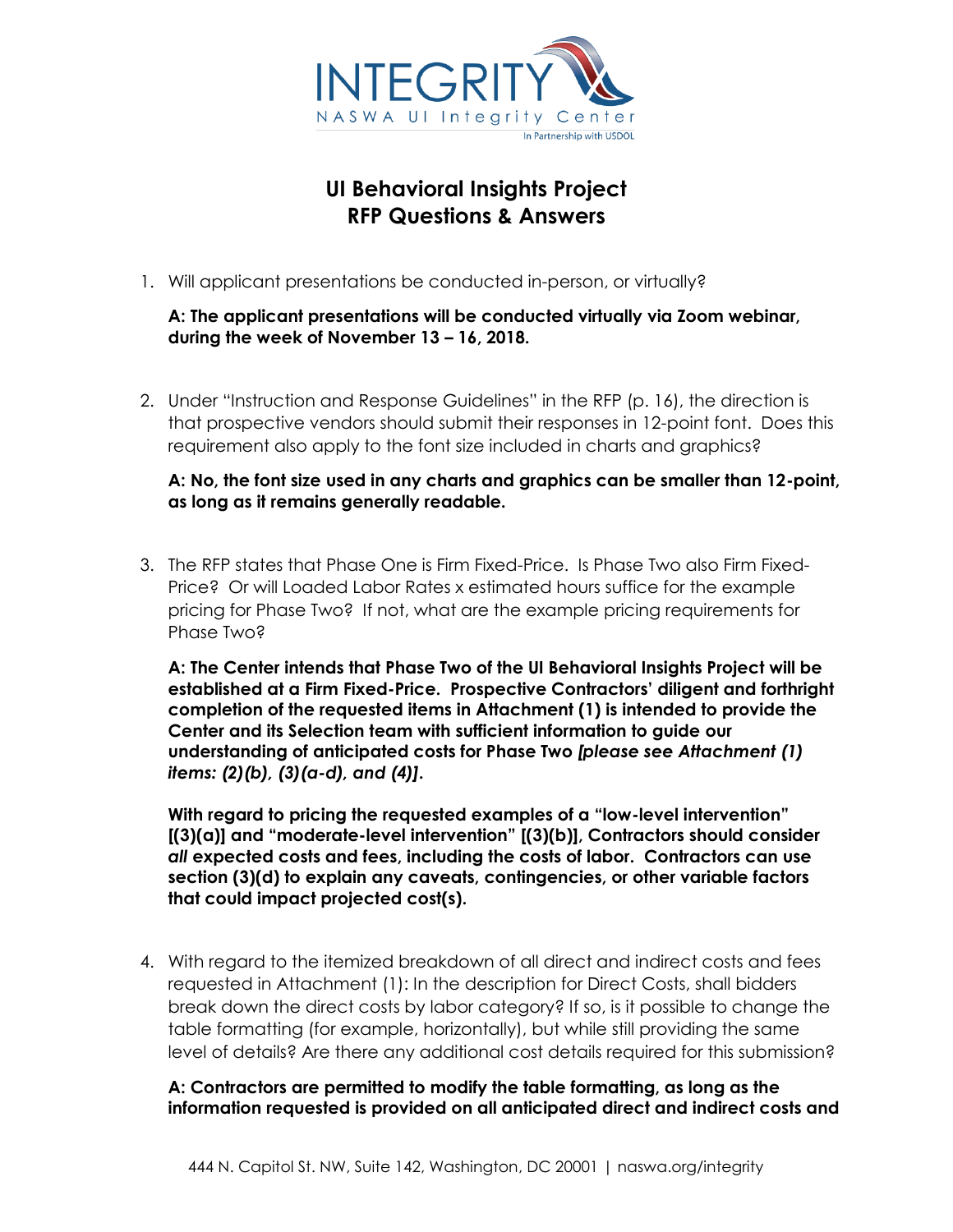**any additional fees that may apply. If the formatting is modified, the Center also would ask that prospective Contractors make the bottom line costs for each category easily identifiable.** 

**At this time, this is all the cost detail information that is being requested; Contractors should feel free to provide more information, if they deem it relevant. Additionally, the Center reserves the right to request follow-up information from prospective Contractors after they have submitted their RFP proposals.**

5. Please confirm that all travel including to pilot agencies is not reimbursable; given the uncertainty on number of off-site meetings, should vendors document their assumptions regarding the frequency of travel to participating States?

**A: Prospective Contractors' assumed cost of travel should be included in their proposals. The Center would further welcome Contractors to document their assumptions regarding the frequency of travel to participating states, to explain how pricing may be affected.**

6. Please clarify the distribution of interventions – are there 10 interventions total, spread across up to 10 UI pilot agencies? Or should vendors assume a smaller number of agencies, e.g., 10 interventions across 5 agencies? Assumptions here may drive the staffing needed to manage individual pilot agency interactions.

**A: Indeed, there is some ambiguity with regard to the possible different pilot arrangements. For the purposes of the proposal in response to this RFP, prospective Contractors should assume the possibility of running up to 10 interventions in 10 different states.**

- 7. With regard to the requested low and moderate-level examples in Attachment (1), items (3)(a) and (b), can you please indicate the level of detail required in this response? Should details include description of the intervention as well as the subsequent evaluation as previously described in Phase 2 parts 1 and 2?
	- **A: The examples provided by the Contractor in (3)(a) and (b) should describe:**
		- **The root cause focus area and the audience it is intended to address;**
		- **The underlying behavioral insight concept (cognitive load, rewards and penalties, etc).**
		- **The example intervention; and**
		- **How it would be evaluated.**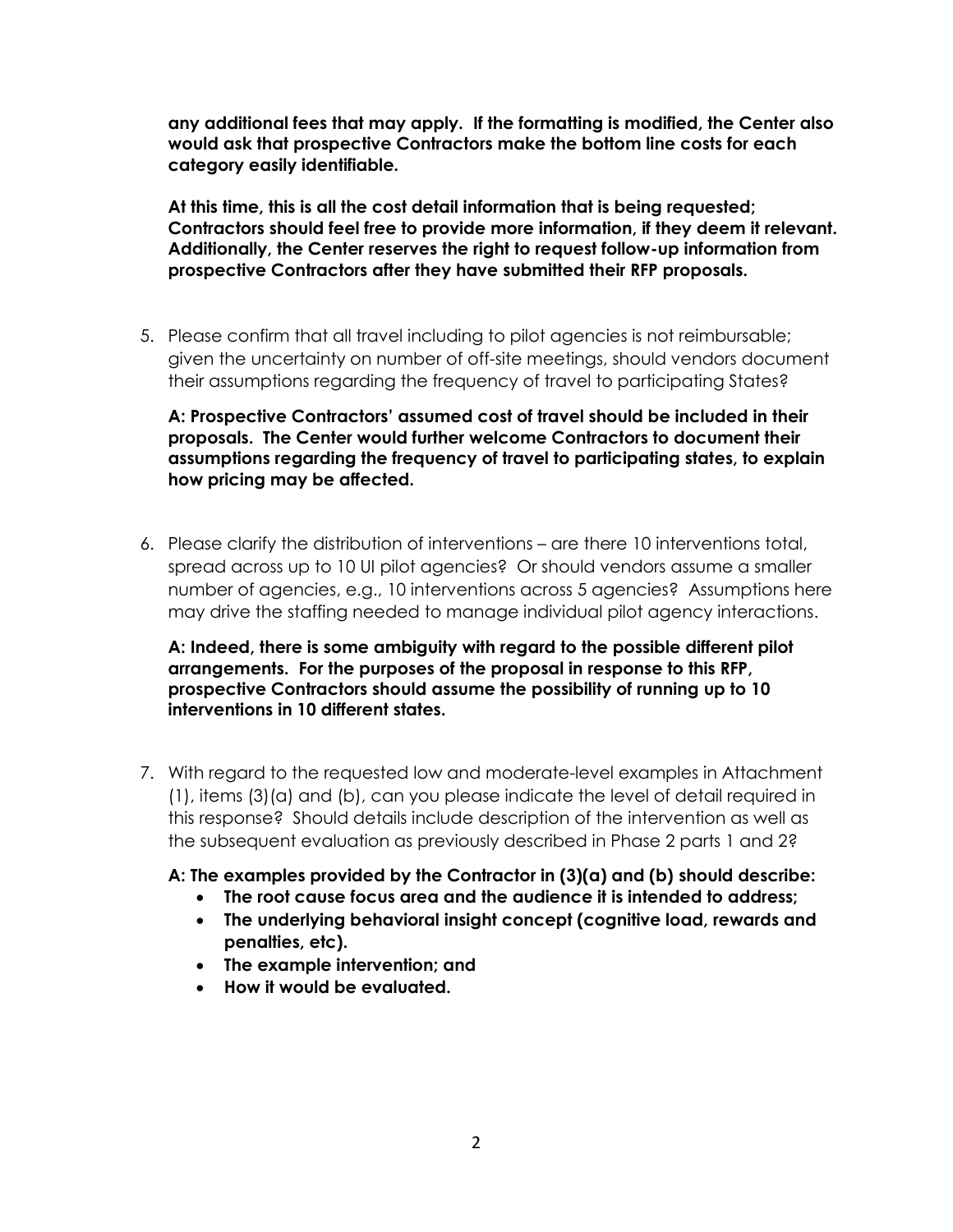8. Please confirm the definition of an intervention; for example, would a single language change to a single form be considered one (1) intervention, or is the intervention a collection of changes? Further, is there a difference between a pilot and a pilot experiment?

#### **A: An intervention includes any action or group of actions designed to impact any single root cause focus area, targeted towards a specific audience.**

**It is possible that a single intervention may impact more than one audience (among claimants, employers, and UI staff) and/or that it may include multiple components. The distinguishing factor between a single intervention (as opposed to two separate interventions) is the direct relatedness of the actions.** 

**In the RFP, the term "pilot experiment" appears once: "Up to ten (10) states may be selected, with up to ten (10) interventions to pilot; individual states may participate in more than one** *pilot experiment***" (emphasis added). In this sentence, "pilot experiment" has the same meaning as "intervention." "Pilot" itself is a more general term used to encompass the participating UI agency, the intervention(s) they will implement, and the experimental nature of the project overall.**

9. Should the Phase II budget only include the budget specific to each intervention, or also other fixed items such as project management?

**A: When completing Phase Two budget information** *[Attachment (1) items: (2)(b), (3)(a-d), and (4)]***, prospective Contractors should include any and all anticipated costs associated with pricing each intervention – including labor, project management, and any other expected costs or fees that may be associated with those examples. Contractors can use section (3)(d) to explain any caveats, contingencies, or other variable factors that could impact projected cost(s).**

10. Who is eligible to bid on this procurement?

**A: Anyone can bid; this is an open procurement.** 

11. What is the budget envelope for the contracts (phase 1 and phase 2)?

**A: Total funding for the UI Behavioral Insights Project is projected to be up to \$3 million, but could be a bit more or less depending upon available funds and priorities. This total funding amount will be expected to cover expenses including Center project staff, payment for the Contractor's role in Phases One and Two of the project, and to provide financial support for pilot UI agencies for the implementation of interventions.**